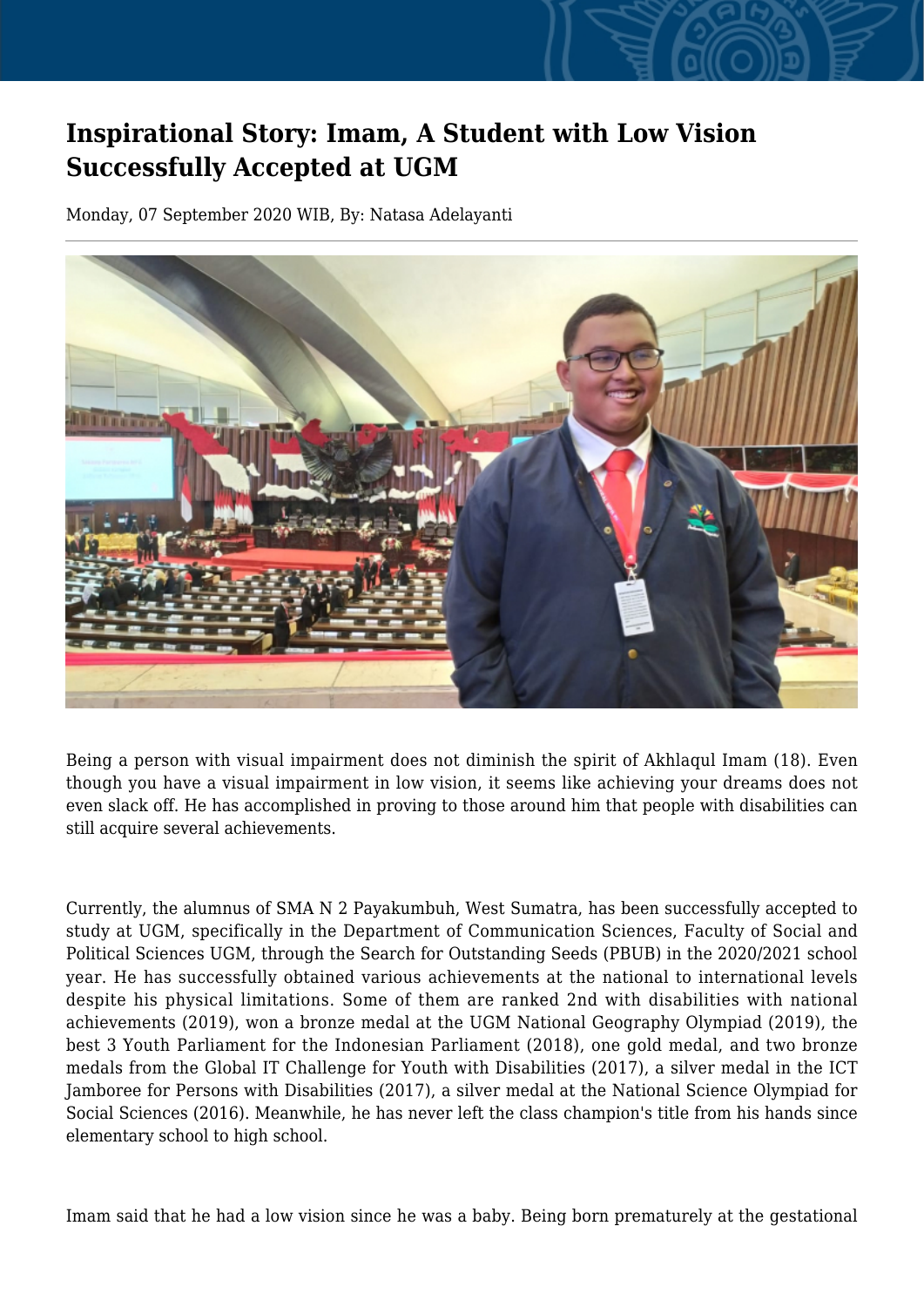age of 6 months and ten days makes imperfect growth in the retinal blood vessels resulting in eye disorders Retinopathy of Prematurity (ROP). Also, it is due to high oxygen exposure while in the incubator.

"Due to born prematurely, and he must use an incubator for 50 days, resulting in impairment in his eyes. This condition makes his visibility is only on a maximum of 1.5 meters and a reading distance of 5 cm," he explained on Monday (7/9).

To maximize his eyes' function, Imam is still routinely doing check-ups and consultations with ophthalmologists in Jakarta. Meanwhile, to assist in his daily activities, Imam uses magnifying glasses, binoculars, and cylindrical glasses.

"Starting from junior high school, I can adapt my reading. I am no longer using a magnifying glass. So, I only use binoculars to see the writing on the blackboard and now use your cellphone then zoom in," he said.

Even though his condition was different from other children in general, he did not feel inferior. In fact, he managed to complete his education from elementary to high school in public schools and actively participates in various competitions. This condition cannot be separated from his parents' support, who patiently and constantly motivates him always to be enthusiastic and think positively in living life, likewise, with people surrounding him, teachers, and friends.

"There has never been discrimination in the environment, but we still have different capacities, especially about mobility. It is difficult if asked to do assignments swiftly because fast reading won't be possible," he said.

Imam realized that he was born with a different condition. However, that situation did not discourage him. He believes he has the same opportunities out there to gain success.

"Don't make your limitations a barrier and focus on lamenting those limitations. Always think positively and be sure of your shortcomings. There must be advantages behind it," said Imam.

After graduating from college, he wanted to take a master's degree abroad, one of which was in Turkey. He has a dream to become an academician in the future, so he must take further studies.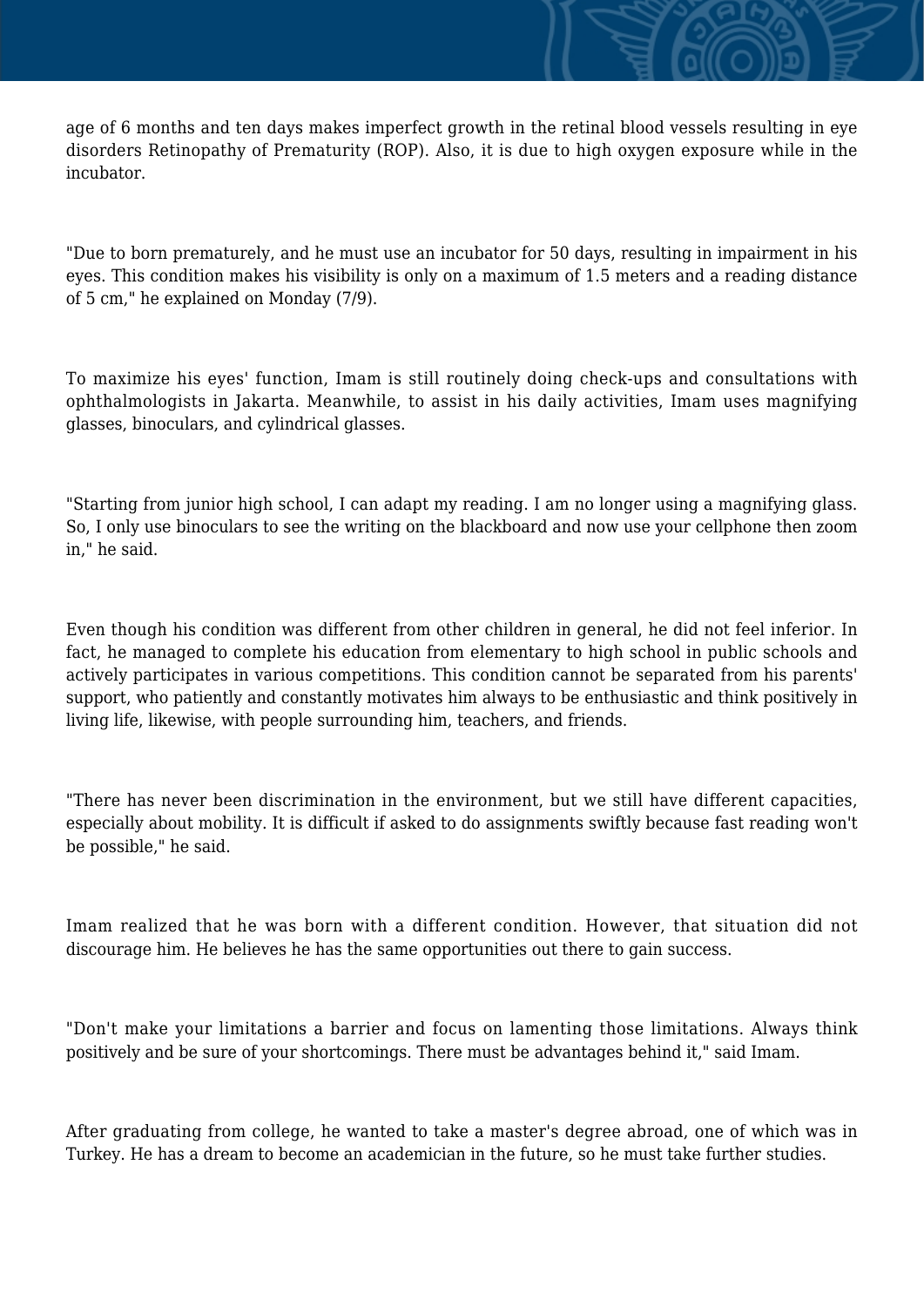

"I want to be an academician. Still, there is also a desire to work in an institution or become an entrepreneur. Not so narrow, it depends on the future opportunities," he said.

Imam is the only son of Yasril (62) and Erlis Idris (59), who currently lives in Padang Laweh, Batu Payuang, Lareh Sago Halaban, Fifty Cities, West Sumatra. His father works as a private employee, and his mother is a high school teacher. Yusril said that Imam was the only son born after a long wait of more than 11 years.

"So, the Imam is the 7th child after six times his mother miscarried. I'm happy after more than 11 years to finally have children," he said

Yusril said that because he was born prematurely, his son had vision problems. Even so, he is still grateful for his son's condition.

"I believe this has been the best given by Allah to our family," he explained.

He and his wife always support and motivate the Imam to be confident in mingling in society, even with special needs conditions. He always emphasized his son not to give up easily and always be grateful and still remember his God. Then you can control yourself and have the knowledge to deal with everything.

"Since I was a child, I emphasized myself to be confident, limitations are not a barrier," he said.

Yusril revealed that since he was a child, Imam often participated in various competitions both in the village and at school. Indeed, he doesn't always win, but he asked his son to see failure as a whip for a better future from that failure.

"Alhamdulilah, Imam can achieve some achievements. Besides, he also memorizes Al-Quran up to 30 juz on 18 October 2019," he said excitedly.

Yusril conveyed that until now, Imam has also succeeded in establishing three tahfidz huts for memorizing Al-Quran in the Payakumbuh area and one tahfidz hut in West Pasaman with nearly 300 students. Relatives and teachers assisted the establishment of the tahfidz hut. Apart from teaching at the tahfidz school, Imam often attended as a speaker in various activities and motivation classes in between his busy life as a student.